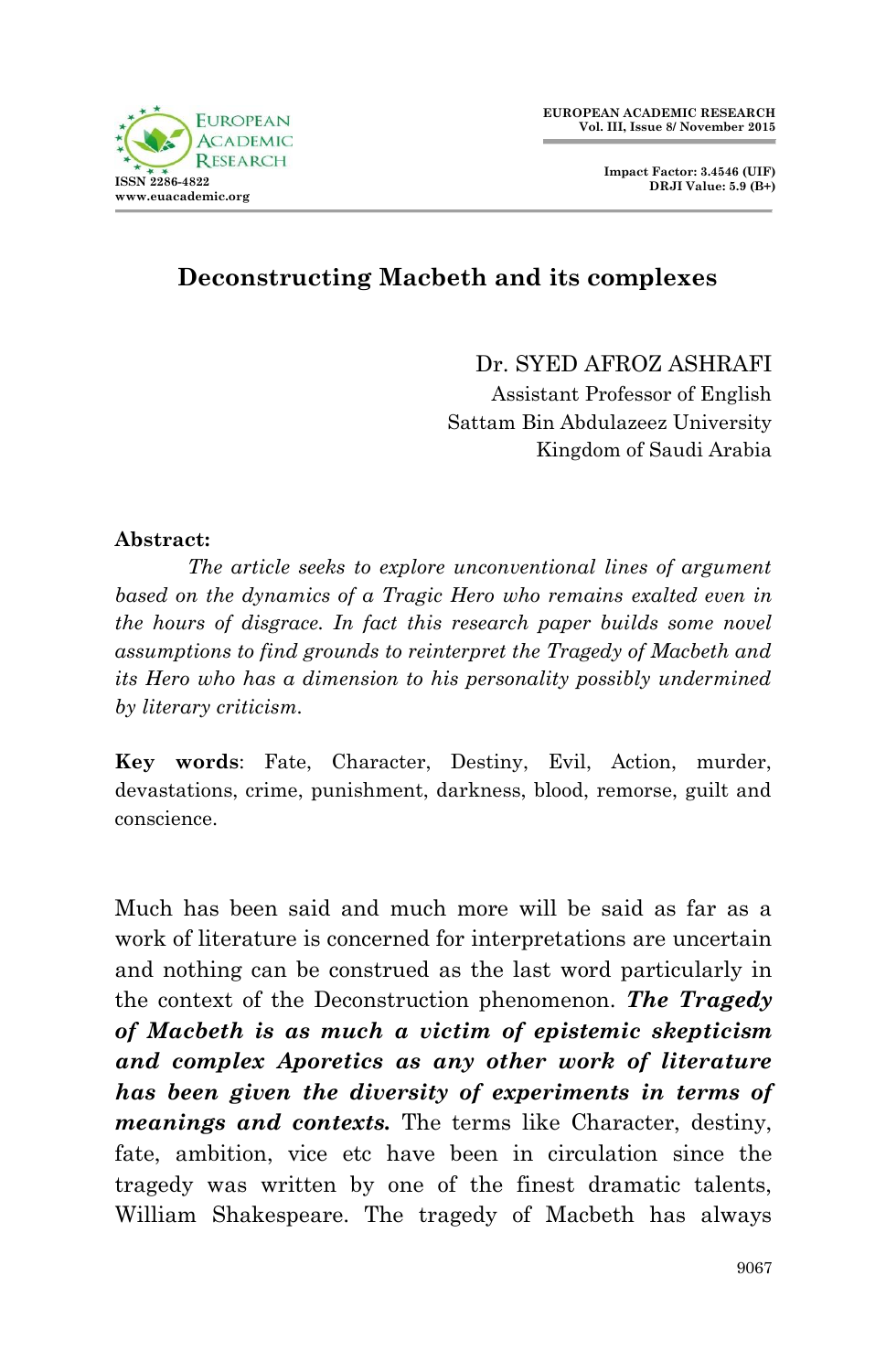enchanted me, enthralled me and even bemused me since my student days and more often than not I tend to go into its constitutive elements considering hierarchy and ideology, the two terms responsible for any determination of context. I may be stretched and be assailed for expressing an audacity to shift the context of a drama which is on the tip of all tongues engaged with intellectual explorations and therefore to find metaphysical dimensions in a character conducted to doom by a complete surrender of initiative to a woman as dark, macabre and merciless as Lady Macbeth is like fishing in troubled waters.

Wilson Knight, A.C. Bradley, Harold Bloom, Steven Newit, Charwie F. and K.C. Knight have developed perspectives on Macbeth that are a bundle of farfetched analogies , terms laden, empirical exercises and mind boggling phraseology which render my task even more puzzling to find bases to build a controversial and debatable thesis and transform it into a logical sequence of arguments to sustain the audacious stance that Macbeth deserves a reconstruction given the hammering he has received over a period of time for the acts the world bays his blood for.

Yes the Tragedy of Macbeth is doom recast on earth, it is the play where darkness drops, where gloom descends and where the two individuals Macbeth and Lady Macbeth shake the foundations of earth to rescript the history of Scotland. The ferocious and frightening temptations of power and the lengthening shadows of punishment stretch the human imagination beyond the limits of endurance. My objective here is neither to indulge in a terrain of intimidating thoughts nor to flummox your *senses into paralysis but* just to be just towards a character who is generally considered to be the epitome of violence, aggression and blood. Whether Macbeth spills innocent blood in pursuit of his dream to be the King of Scotland aided and abetted by the monarch of evil, Lady Macbeth who Wilson Knight refers to "as one complete moment of evil" in the play can still be contested to soften the tissues of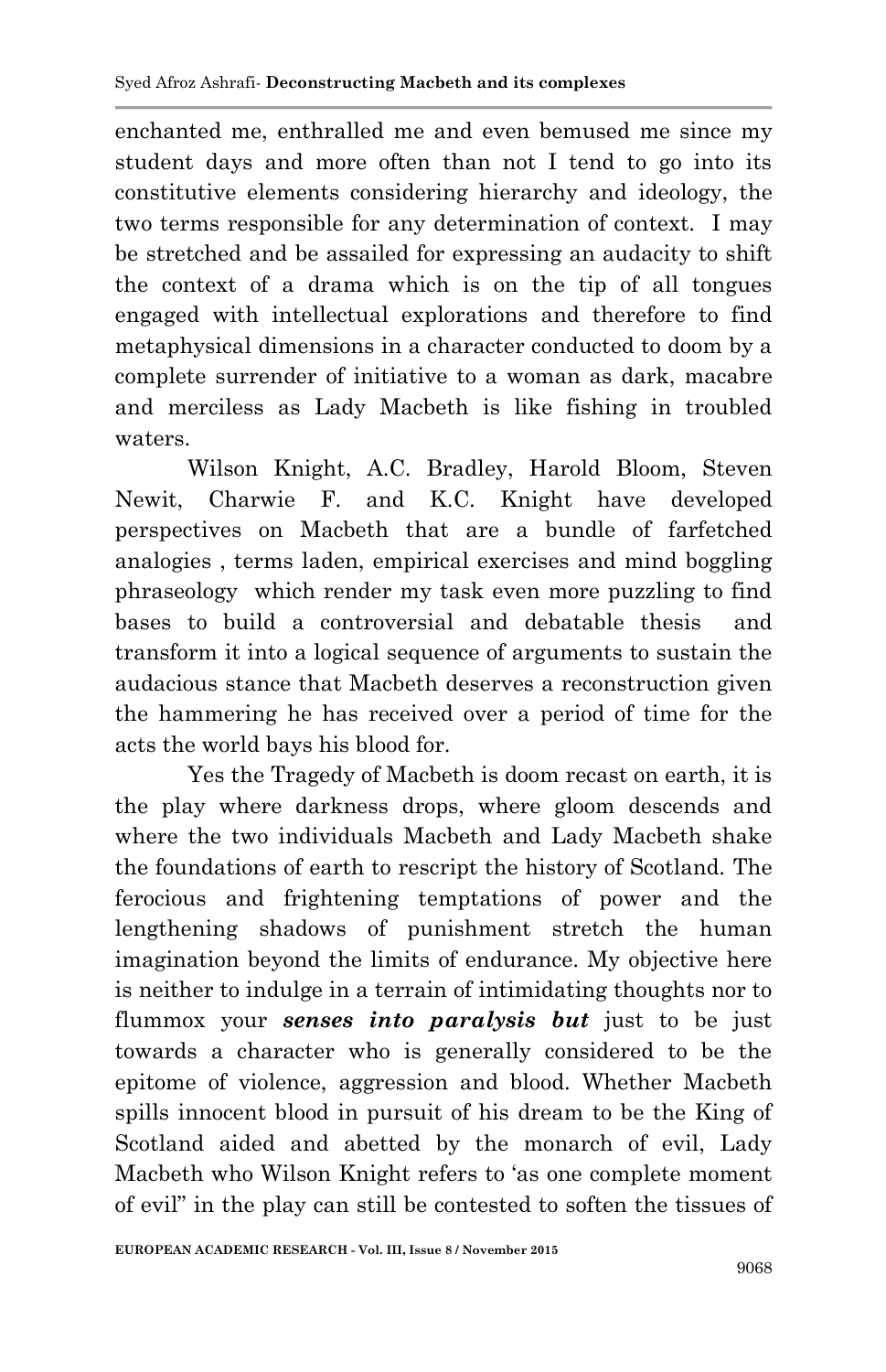heart towards Macbeth. But the same Wilson Knight in his essay on the Metaphysics of Evil, calls Tragedy of Macbeth' as the most Profound and mature vision of evil" which of course does not exonerate Macbeth from his timidity, villainy or criminal offences.

A respected General, a revered figure for the valour and commitment that Macbeth is in the opening pages of the play enjoys the confidence of the King Duncan who finds him loyal and steadfast towards his Kingdom but little did the King know that someday the General would taste his blood in propelling himself to the throne of thorns. Little did he know too that the visitations to the weird Sisters would turn a loyal General into a coy criminal to the extent that he himself will be dislodged through a dagger to be pierced at the dead hours of night to usurp the powers? But was it Macbeth's own doing or again to quote a cliché the pugnacious influence of an unrelenting woman who wishes to ride on the crest of power by shedding human blood?

A.C. Bradley writes to reveal the degree of desperation on the part of Lady Macbeth to convert Macbeth into a criminal who thinks before what he does but she goads him to kill Duncan.

Remarks A.C. Bradley:

She animates him by picturing the deed as heroic, 'this night's great business,' or 'our great quell,' while she ignores its cruelty and faithlessness. She bears down his faint resistance by presenting him with a prepared scheme which may remove from him the terror and danger of deliberation. She rouses him with a taunt no man can bear, and least of all a soldier -the word 'coward.' She appeals even to his love for her.

 from this time Such I account thy love;

Bradley's statement is key to the understanding in Macbeth's eventual submission to the tormenting persuasions of his wife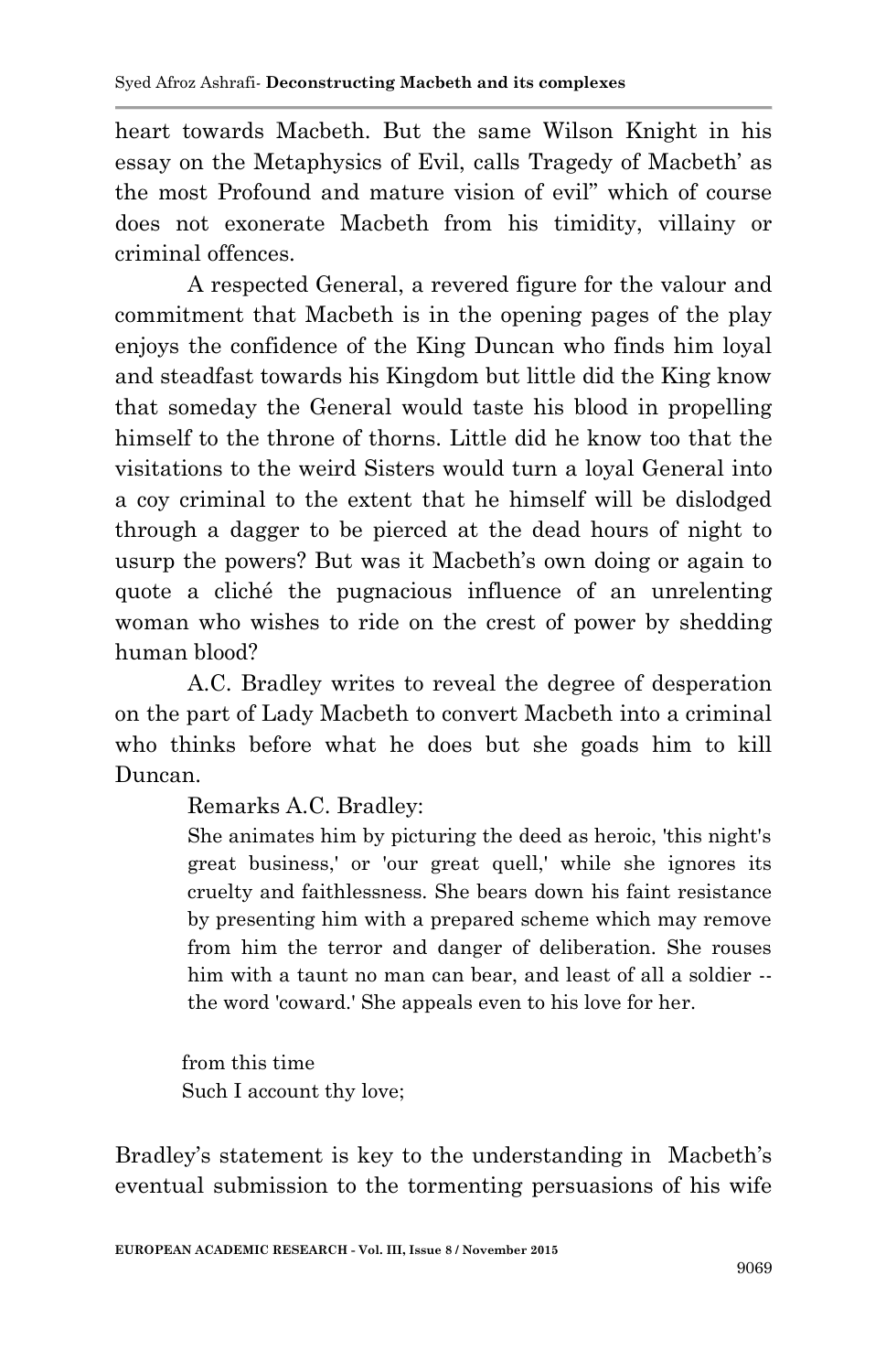who even challenges his manhood or manliness by going to the extent of billing him a "Coward" which does the trick for her. This is the first stance of lady Macbeth's cajoling of him and it is to be viewed in the context of human psychology that whether it is Macbeth or anybody else would have yielded to the temptations raised and the courage challenged. Given the fact that Macbeth was a General whose bravery was an acknowledged fact and Lady Macbeth knew that a General"s valour can only be aroused by challenging it and she succeeds in her design to find a design to murder the King. Lady Macbeth's last minute withdrawal from killing Duncan also in a certain way speaks about her humane face because Duncan"s face resembled her father"s. But this apart the pace of the crimes one after another based on the prophecies of the weird sisters suggests the grit and determination of a woman who does not veer away from the committed paths even it meant destructions. She tampered with the order of things by indulging in a mindless guzzling of values in a hopeless effort to crown her husband as the king of Scotland. Also there is a prediction by the hags that Macbeth shall never be the king and Banquo"s descendants would have the eventual coronation. This infuriates Lady Macbeth and perhaps a reason good enough to kill Banquo. Murder one leads to murder two and murder two culminates into the swishing drags of blood stained daggers. Now the important question is whether it was the weird sisters" predictions that did Macbeth in or the jealousy of Banquo's siblings taking over the reins of the Kingdom or the germination of ambitions induced into a perfectly normal individual until he met the hags? Lady Macbeth on the other hand exhibits exemplary courage both in the handling of her husband"s dalliance into crimes and her own faith in scuttling the designs of an established political order and therefore the diabolic designs of a woman find expressions in the crimes of her husband. The husband"s conscience is apparently smothered but it pricks him, the hallucinations that he suffers cage him within the psychological confines of confessions and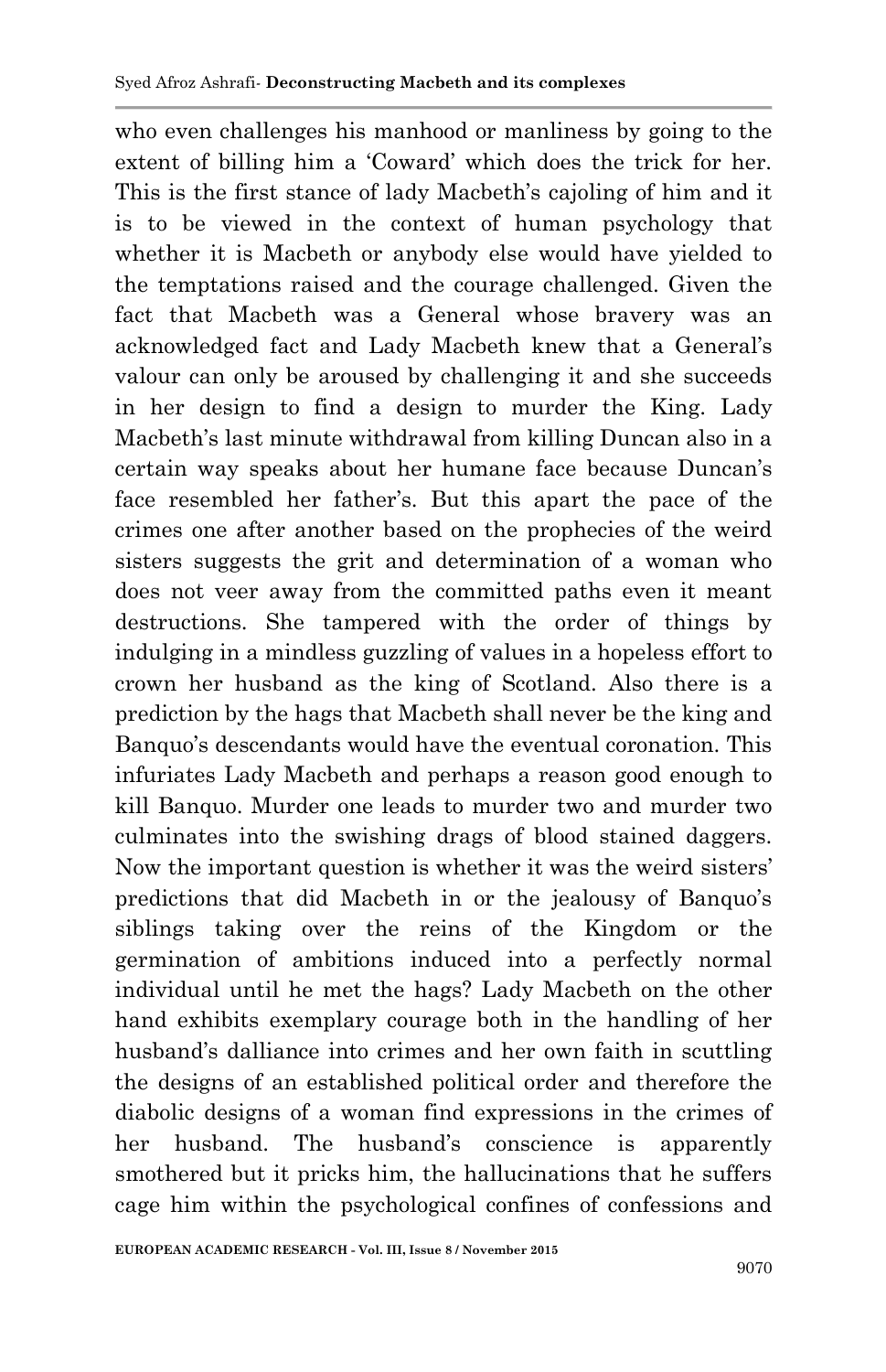he remains a restless soul until he is annihilated by Banquo's son. There too he refuses to kiss the feet of Malcom and prefers a conflict to die with the boots on.

Macbeth"s response to the attempted instigation of Lady Macbeth stresses the points of fidelity, the King as soul virtuoso and he is just and fair but the very thought of ambition to spur him in action perhaps is the point to ponder. Caught between the ambition and the emotions to serve, he crumbles and disintegrates into a prisoner of his wife's lust for power. There Macbeth looks an ordinary General who acknowledges the humility of the King yet swings into action driven by the motifs and the divided will.

> If this business would really be finished when I did the deed, then it would be best to get it over with quickly. If the assassination of the king could work like a net, sweeping up everything and preventing any consequences, then the murder would be the be-all and end-all of the whole affair, and I would gladly put my soul and the afterlife at risk to do it. But for crimes like these there are still punishments in this world. By committing violent crimes we only teach other people to commit violence, and the violence of our students will come back to plague us teachers. Justice, being equal to everyone, forces us to drink from the poisoned cup that we serve to others. The king trusts me in two ways. First of all, I am his kinsman and his subject, so I should always try to protect him. Second, I am his host, so I should be closing the door in his murderer's face, not trying to murder him myself. Besides, Duncan has been such a humble leader, so free of corruption that his virtuous legacy will speak for him when he dies, as if angels were playing trumpets against the injustice of his murder. Pity, like an innocent newborn baby, will ride the wind with winged angels on invisible horses through the air to spread news of the horrible deed to everyone everywhere. People will shed a flood of tears that will drown the wind like a horrible downpour of rain. I can"t spur myself to action. The only thing motivating me is ambition, which makes people rush ahead of themselves toward disaster.

Scene vii, Act 1 (Tragedy of Macbeth)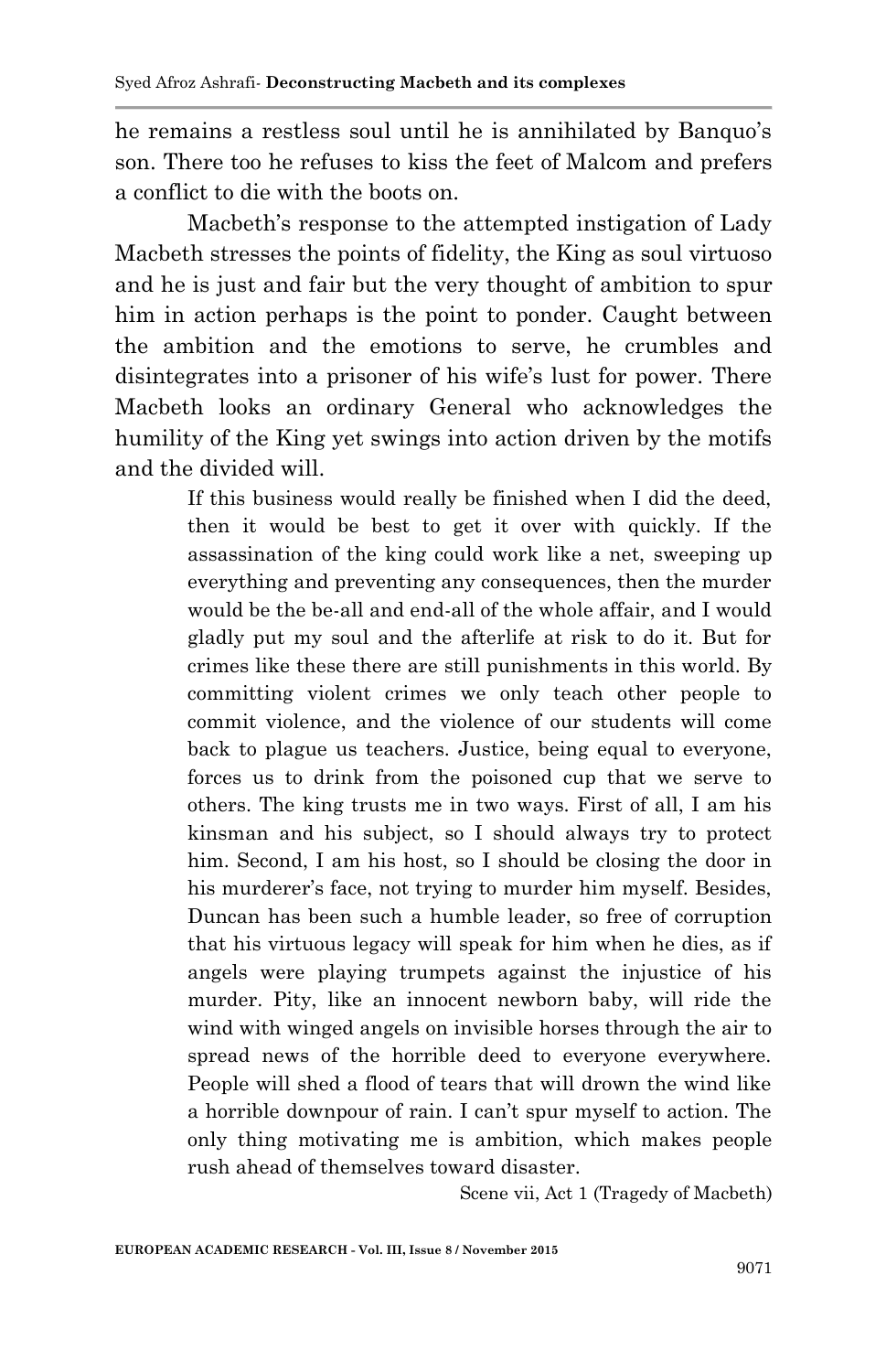In Macbeth Shakespeare creates a tragic protagonist whose desolation is through an inherent tragic flaw and that takes him through the destructions. With each murder Macbeth falls deep into a crisis whose heart is stained, whose hands tremble and eyes flicker to remind him all his guilt. There it seems, is no evidence of Macbeth being proud of the sins committed in collusion with lady Macbeth, rather each step forward in the direction of crimes makes him lose his grace and he knows it well. The dignity of a General is compromised at the behest of a woman who loses her sanity to cry out

Theses deeds must not be thought After these ways: so, it will make us mad, O Banquo, Banquo, Our royal master's murdered

Writes Charwie F.

Macbeth's own nature and 'metaphysical' influences is a lethal cocktail which propels him to his fate. The witches' ambiguous prophesies affected Macbeth by making him curious to why they greeted him as Thane of Cawdor and why he would soon become king. Ambition seemed to be Macbeth's forte but after the murder of King Duncan, which led to the murder of others, including Macduff's family, it became his frailty.

And again he writes

Metaphysical studies generally seek to explain inherent or universal elements of reality which are not easily discovered or experienced in our everyday life. As such, it is concerned with explaining the features of reality that exist beyond the physical world and our immediate senses. Metaphysics, therefore, uses logic based on the meaning of human terms, rather than on a logic tied to human sense perception of the objective world. Metaphysics might include the study of the nature of the human mind, the definition and meaning of existence, or the nature of space, time, and/or causality.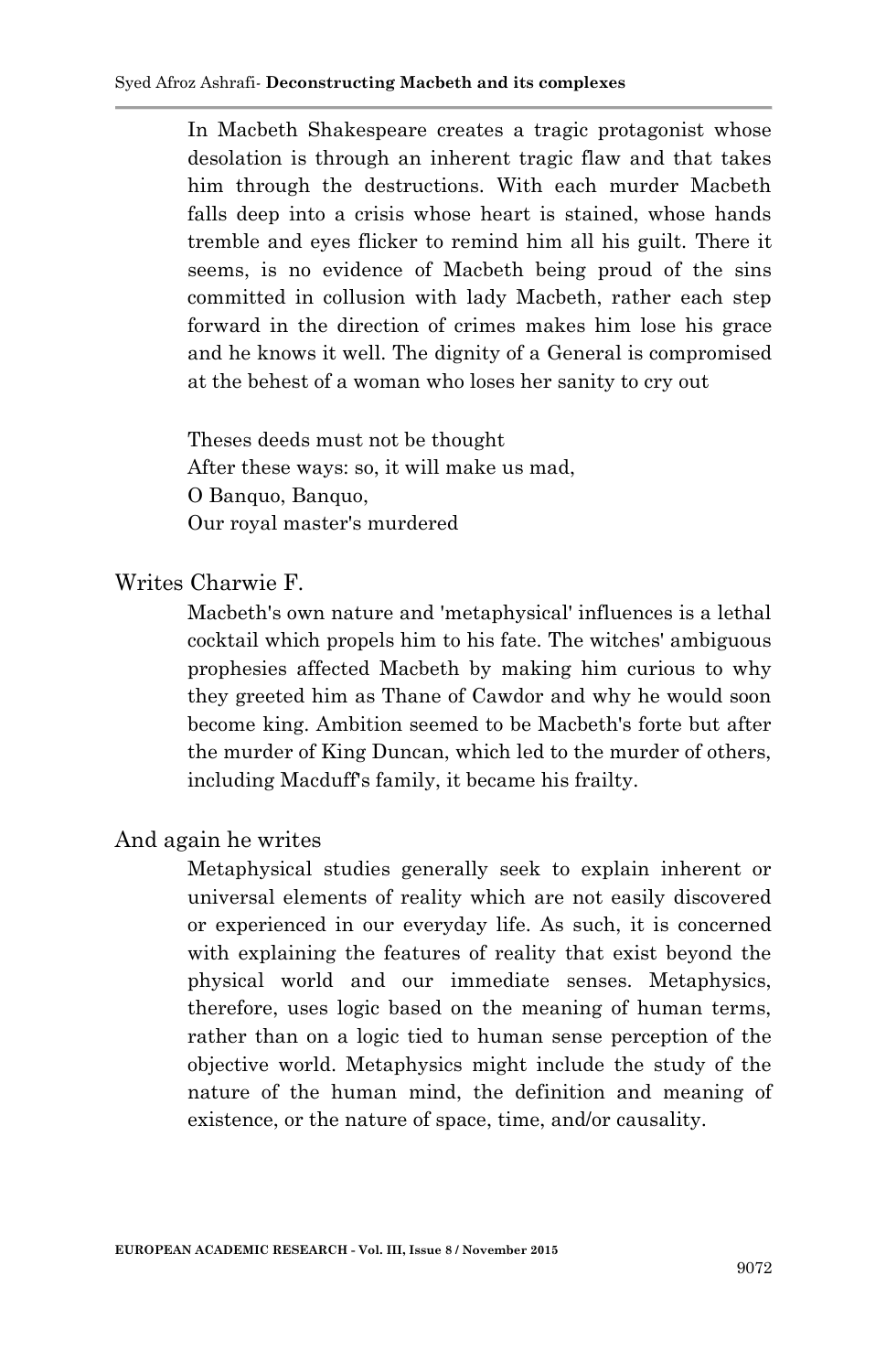Remarks Derrida:

Because there is no fixed centre, there should no longer be any limits on what it is possible to think or believe. We should literally be able to think anything. We can be playful and flexible about the way we think, when we realise that "truth" and "falsehood" are simply wrong distinctions to make. Indeed they are just a destructive and harmful manifestation of that power structure.

Since Derrida believes that there is no fixed centre which obviously entertains the possibility of thoughts not thoughts before in the context of a text and the meaning of it cannot be deterministic. This in a certain way dismisses the hegemony of critical judgments. Further that" we should be able to think anything" again points to the impossibility of an agreeable judgment in terms of its final meaning and therefore my assumptions are not embedded in any sort of contradiction that Macbeth can be seen in a radically different light. So here it is only logical to presume that in this context we find Macbeth on a higher level of existence even he falters to please the majesty of his wife or to go against what was predicted by the Weird Sisters. It is not that Macbeth knew he would take over the reins of Scotland by killing Duncan and Banquo because these are ghastly murders in pursuit of ambition that was not his. Wilson Knight passes the pressure of guilt on Lady Macbeth by billing her as the "fourth witch" of the play and indeed the failure of Macbeth to transfer the burden of guilt to his wife is a major psychological barrier he could not break and second that once he succumbed to the pressure exerted by his wickedly ambitious wife who wanted her husband to be rewarded for the feats he accomplished for the King and the prognostications suggesting otherwise possibly ignited the dormant fire within her to prove the predictions wrong and place her husband on the highest pedestal. Lady Macbeth might be a vicious, pugnacious and belligerent woman but her commitment to husband cannot be challenged and third that she was a woman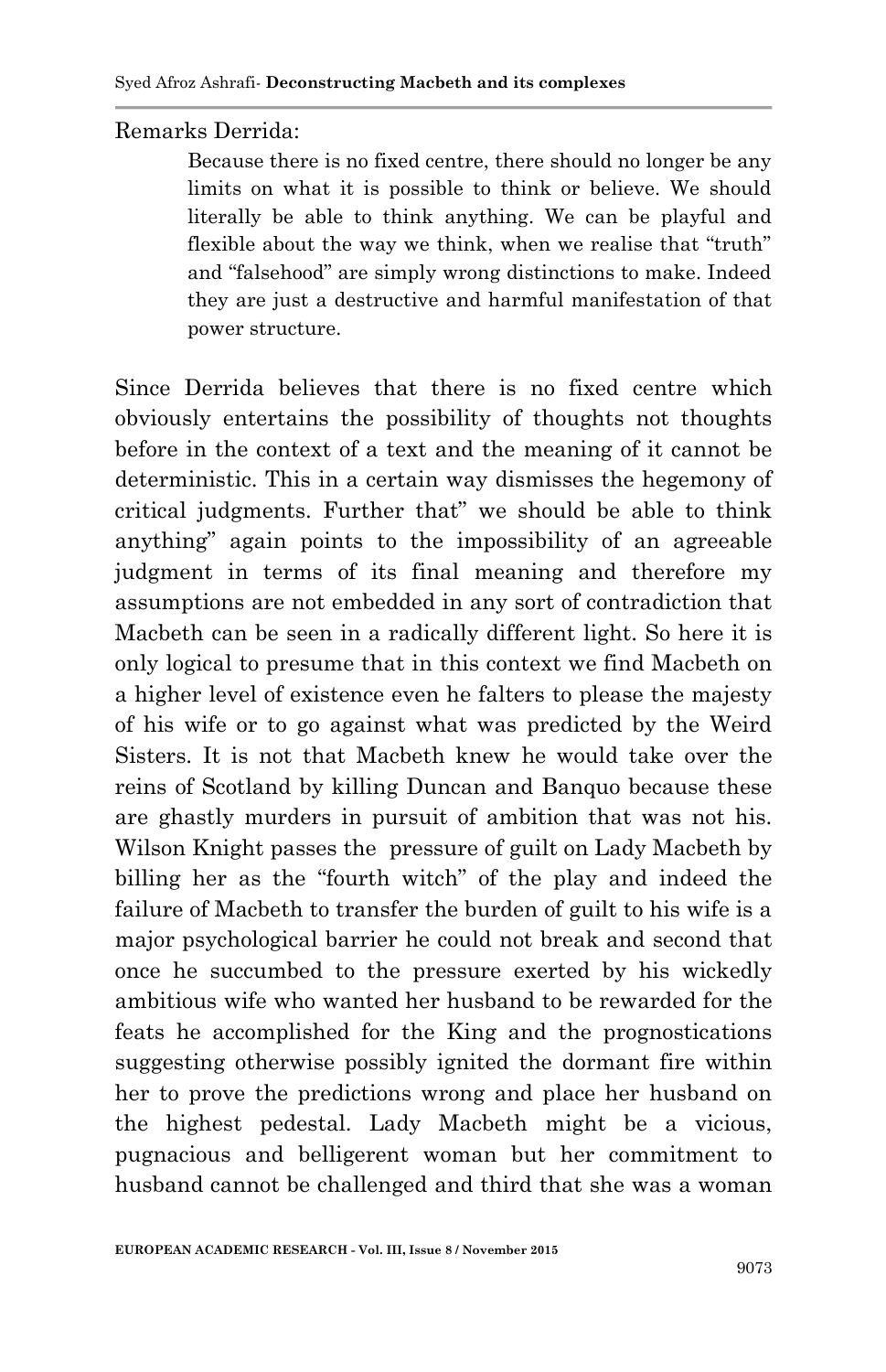who would have ended up as a normal woman even after the commission of crimes but she loses her sanity, her sense of proportions and there are umpteen occasions in the play where she does the introspection to find herself guilty and her husband a victim of her vaulting ambition. Macbeth from the moment of Duncan's murder down to the last word is a restless soul and the inherent element of flaw as a matter of conceptual character had to do something to lead to his doom. The doom obviously is self-cast though Lady Macbeth was like a shadow that chased him even while he had thoughts otherwise. Two elements are important here, one that Macbeth was not a criminal and if he were he would have enjoyed his criminal status by usurping power but he does not do so. There is no evidence in the play which suggests that even for a moment he cherished his elevation to criminal status. He keeps ruing and searching his souls for the maladies of the external influences. What makes Macbeth a tragic character and saves him from becoming a one-dimensional monster is that he is perpetually conscious of his evil choices. He is poignantly aware of the rapid deterioration of his humanity, his kindness and his gentility, grace and respect and the realization itself makes him transcend his status as a Hero who even in the hours of disgrace remains exalted.

The following points illustrate the dilemma and disgust and the ire and fire of a tragic protagonist who by virtue of being a tragic Hero carries a fatal flaw in his character as a matter of dramatic principle and therefore his very acts are extensions of the flaw and the errors in judgment.

- 1. Macbeth"s tragic grandeur, his continuous realization of the fact that he is "an instrument of darkness"
- 2. His live conscience.
- 3. His inability to succumb entirely to the evil that is within him.
- 4. The temptation and crime of Macbeth.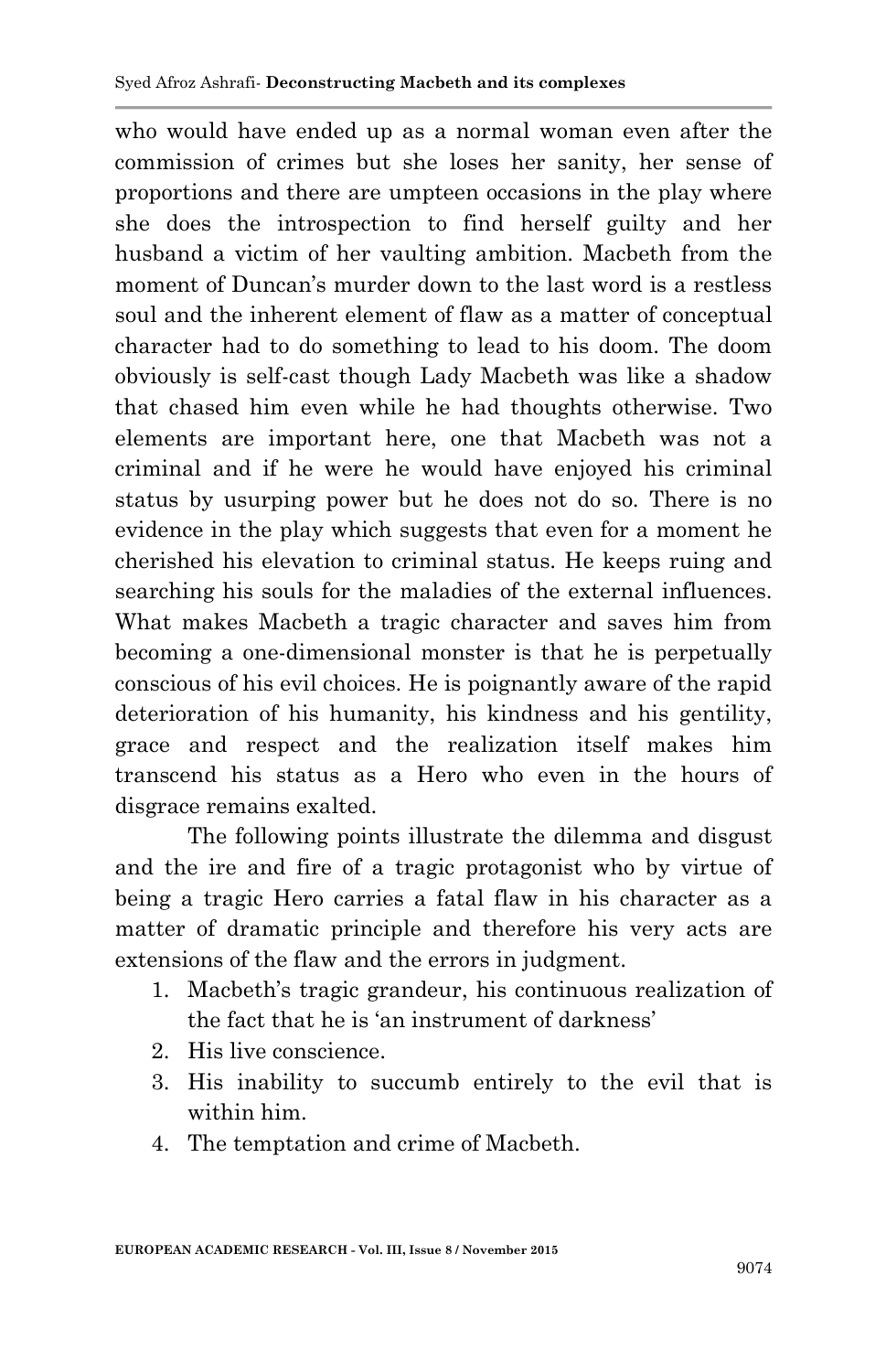I will not yield, To kiss the ground before young Malcolm's feet, And to be baited with the rabble's curse. Though Birnamwood be come to Dunsinane, And thou opposed, being of no woman born, Yet I will try the last. Before my body I throw my warlike shield. Lay on, Macduff, And damn'd be him that first cries, 'Hold, enough.

When all is lost and Lady Macbeth having suffered insanity, Macbeth is on the threshold of a possible end though he refuses to recognize the forces ganging up to eliminate him and does not goad himself into any kind of surrender given the fact that he knows he was a General and the same valory restricts him from going down to kiss the feet of Malcom. His pride is intact, his courage is not dissolved, and his arrogance of being a General stays with him though in anguish he screams out

> Life's but a walking shadow, a poor player That struts and frets his hour upon the stage And then is heard no more. It is a tale Told by an idiot, full of sound and fury signifying nothing."

Yes, he dissipates not in order to create but the images of blood, daggers, deaths, disasters all appear as futile engagements and he dwindles to an existentialist who fights with the created circumstances, loses out his buoyancy and falls into the quagmire of existential pain which makes him a realist to the core in terms of accepting the negatives of life**.** Why I call him metaphysical because he has the remorse within him, being redemptive and the purgation elicits sympathy for his deadly acts. He is on a higher plane in final flickering moments of his life where he finds life a walking shadow and a tale told by an idiot. One of the things that stay with Macbeth till the final moments is his self-evaluation which finds him guilty and the blood he shed strikes his soul. He allowed himself to disappear with valour intact, pride humbled and prejudice tamed. He still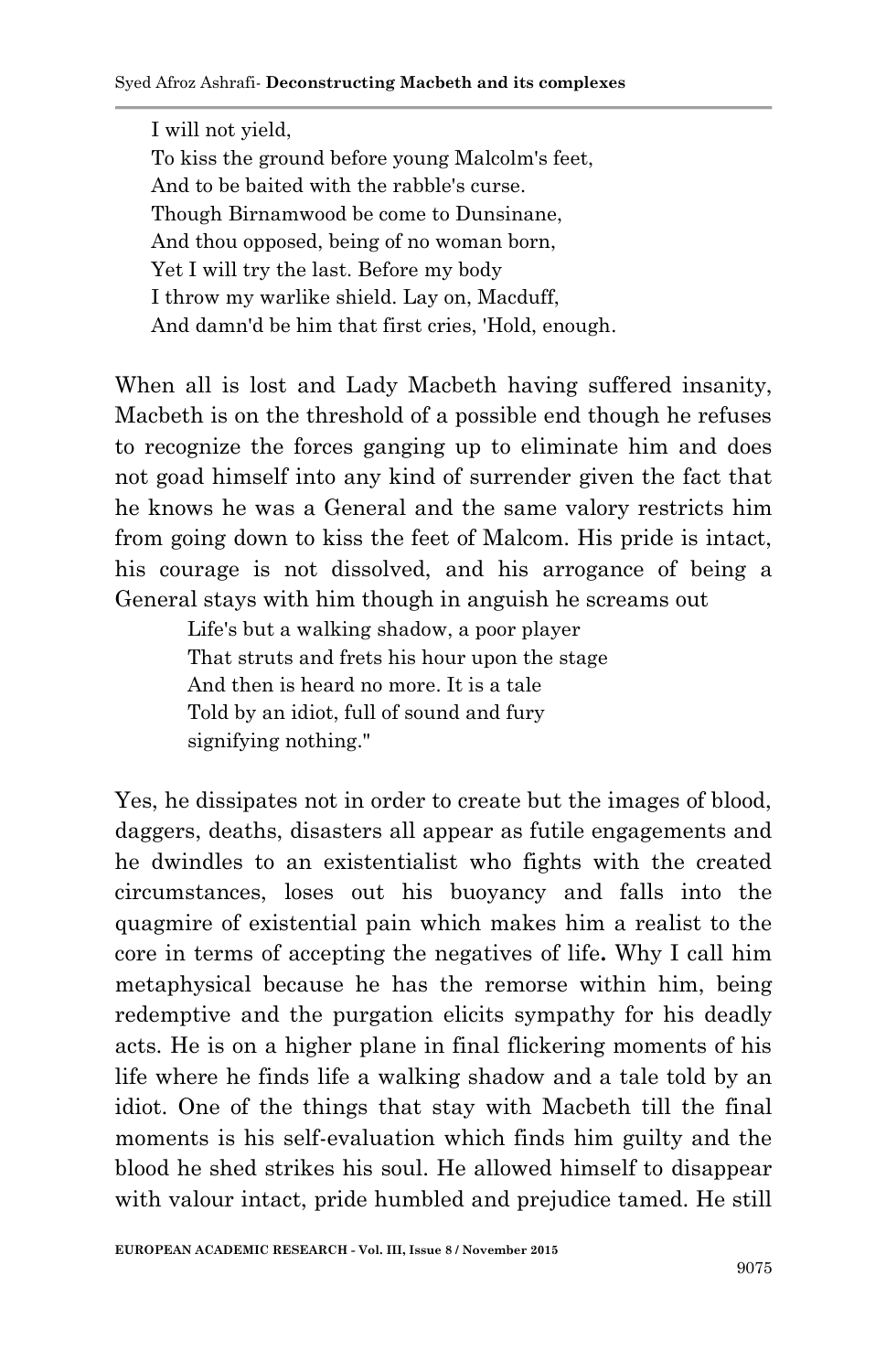has words of praise for his wife after her death but the substance of the thoughts express a sense of remorse, battle weary character who had his heydays but for the error in judgment he falls and falls not to rise ever again**.** The anguish, the pain, the images of the blood stained dagger, the ghost of Banquo all remind him of the sins he committed but the very realization that ambition is a futile word, life is without substance and the bloodshed left him sleepless for the rest of his life leave him perched on a high pedestal of values, he violated with utter disdain early on. Macbeth is not so much the story of an evil deed and its consequences, but rather an exploration of the meaning of evil and its ramifications--- Macbeth and Lady Macbeth can be seen as embodiments of a quest that seeks to know the meanings of actions which cannot be successfully and convincingly explained with the philosophical postulates of "free will" and the pessimistic and deterministic impact of the environment one is placed in. Other examples from Shakespeare and Marlowe can be deduced to suggest further how evil overrides the will of a man and to the extent that he hardly recovers to find its repercussions. Christopher Marlowe in creating Dr. Faustus produced a model of a man"s desire without being sure of its utility. Dr. Faustus realizes the futility of his newly acquired knowledge only when he achieves it and that too at the expense of his scholarship and therefore he is confused about the application of such knowledge and ends up using it for all the wrong purposes. Othello is the most timid and hot headed of the Shakespearean Tragic heroes who is maneuvered by Iago which Coleridge failed to see and called his villainy "Motifless malignity". That was not motifless because Iago was a racist who declined psychologically to recognize the authority of Othello, a Negro that too in possession of a white wife. Second that Casio superseded him in the administrative hierarchy despite being junior to him. Othello was reduced to a tool in the hands of Iago who did not even use his common sense to realize the plot of Iago. My disagreement with Coleridge's rather eulogized